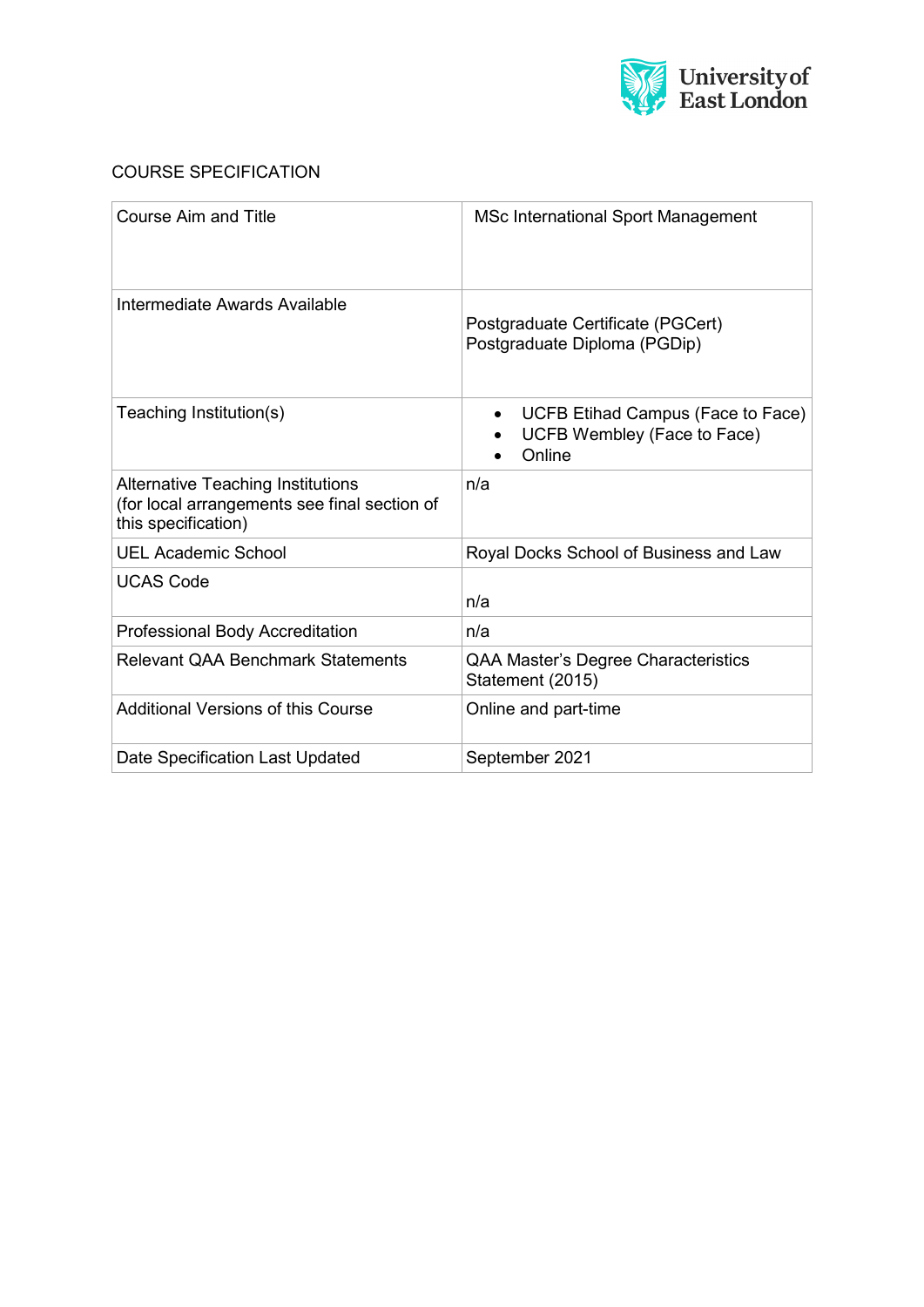

#### Course Aims and Learning Outcomes

The main educational aims of the course are to:

- To unite, inspire and equip the current and future leaders of the global sports industry, with the skills knowledge and network to take the world of sport to continually new heights
- Enable students to focus on the skills needed to work effectively as a manager in the international sports industry and enable them to become active, autonomous learners
- Equip students with a range of research skills necessary to carry out effective research in international sports management and encourage independent learning
- Encourage students to develop a critical awareness of the financial implications of managerial decisions
- Equip students with the tools to develop an effective coordinated international marketing strategy
- Identify the current business environment and the strategic considerations facing sports managers when developing a strategic plan in the international sports industry
- Develop the skills necessary to successfully manage a sporting venue and sporting events
- Produce a research project that can be in conjunction with a key stakeholder in the sport industry which offers insight into a key management issue within an international sports context
- Engage with and critically evaluate current themes in international sports management
- Create an environment in which students are able to relate theory to practice, solve problems, apply new and existing skills and show a critical awareness of the emerging issues facing the international sports industry

What you will learn:

## Knowledge

- Evaluate a range of traditional and contemporary models of leadership.
- Critically analyse a range of professional sport business and strategic management. frameworks through both academic and practice-based learning.
- Critically analyse sustainable development principles applicable to the international sports industries.
- Evidence a range of professional sports marketing knowledge through both academic and practice-based learning.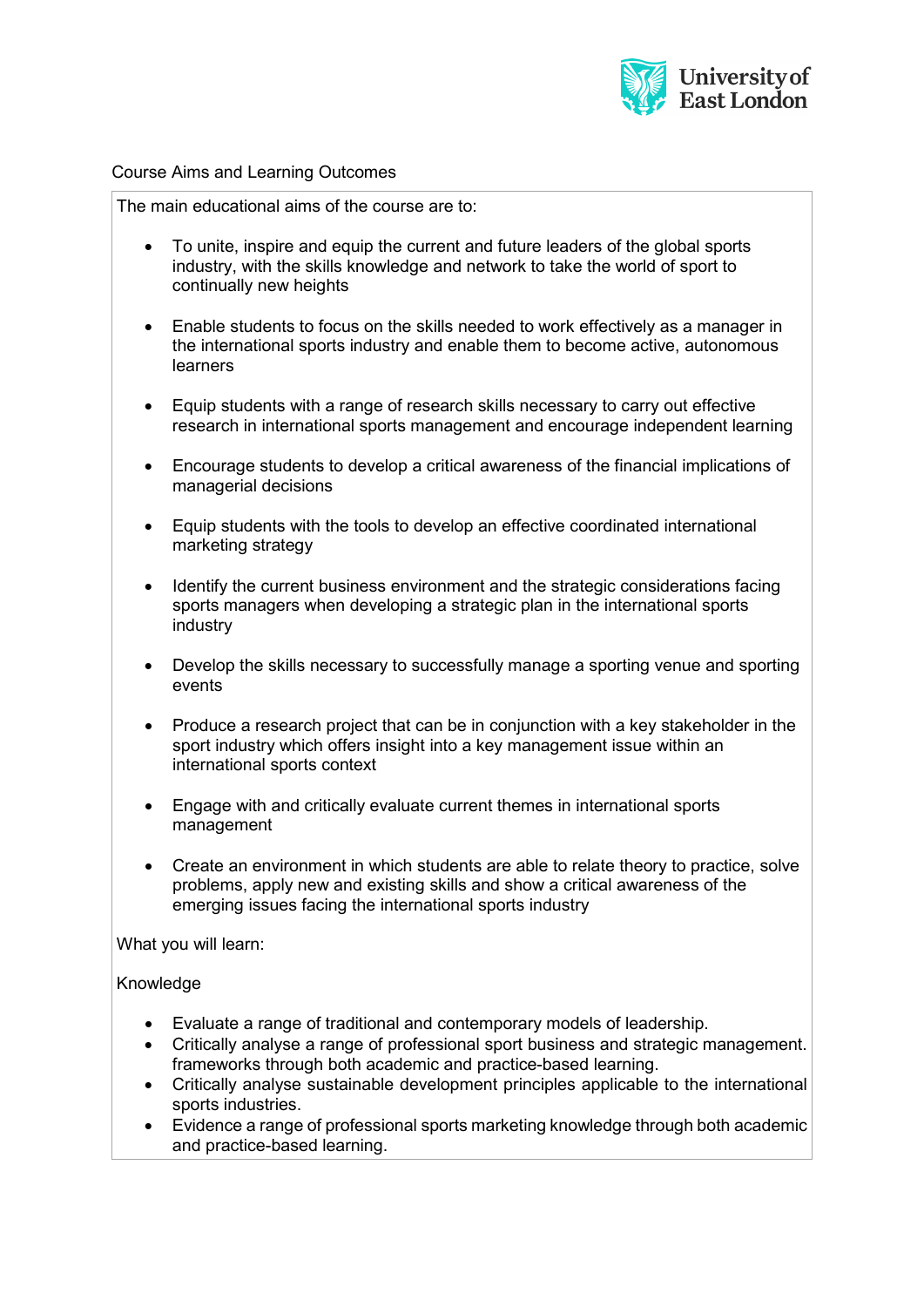

- Draw on kev research theories and principles appropriate to marketing in traditional and digital sports marketing environments.
- Explore and critically review components underpinning sound reflective processes in leadership.
- Demonstrate a critical understanding of the connection between commercialisation of sport and its juridification.
- Critically analyse a range of contemporary issues in sport.
- Comprehend key business development and business modeling theories and principles to apply them in a sporting context.

# Thinking skills

- Critically apply leadership behaviours to live global case studies.
- Critically assess the nature of cross-cultural leadership with particular reference to diversity and inclusion.
- Demonstrate an applied understanding of the nature, role and importance of geoeconomics and geo-politics in strategic planning and decision making whilst critically evaluating evidence and synthesising relevant and viable strategies.
- Critically assess the role of stakeholders (both internal and external) within sports event management.
- Apply analytical processes to the evaluation of marketing opportunities across diverse global markets.
- Critically appraise a sporting organisation's digital communications strategy and use of social media channels.
- Articulate high levels of expertise in selecting methodologies and in conducting an applied project that addresses sport industry complexities and issues.
- Apply cognitive skills of critical reasoning, interpretation and debate with regards to published literature and research.
- Demonstrate a critical awareness of theoretical perspectives relevant to debating/discussing contemporary issues in sport.

## Subject-Based Practical skills

- Undertake relevant cognitive and behavioural leadership tests available online.
- Communicate effectively both in writing and electronically as well as showing listening skills, the ability to present and negotiate with team members.
- Synthesise their own analytical tools from first principles, using the existing frameworks as reference points, inspect philosophies, principles and processes of sport management in an area of applied study from a multi-competency approach.
- Engage in critical thinking, analysis, synthesis and decision-making.
- Demonstrate a critical awareness of financial and management accounting information relevant to strategic decision making.
- Critically analyse and synthesise theories, organisations and practices within the global sports industry.
- Act entrepreneurially within a marketing context to generate, develop, and communicate global sports marketing ideas and strategies.
- Critically evaluate and provide solutions to the challenges facing the sports industries.
- Develop awareness of contemporary sports issues, problems and situations and consider the implications of them within a managerial context.
- Critically apply negotiation skills to a live scenario.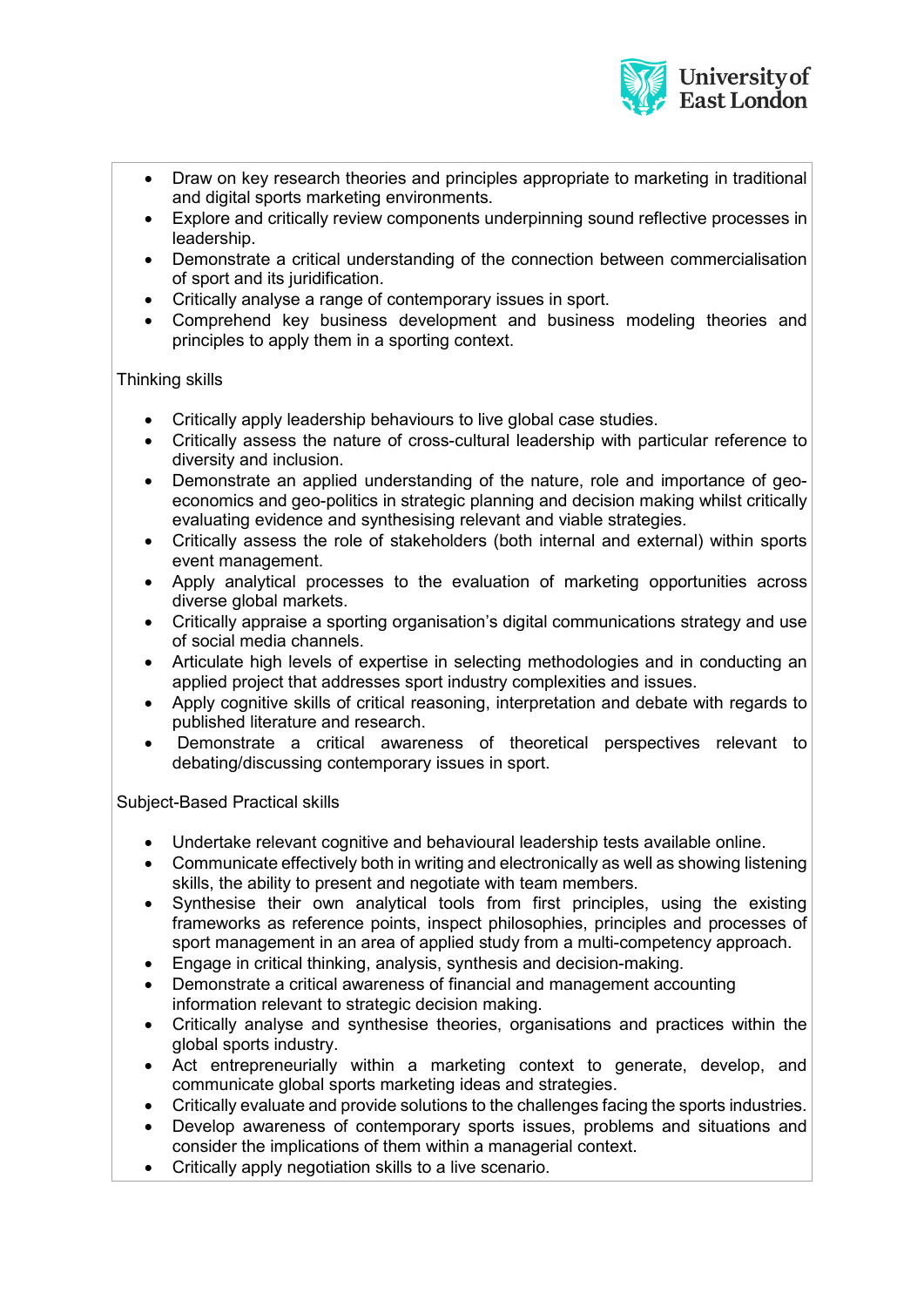

Skills for life and work (general skills)

- Critically appraise and apply the role of reflection in own leadership practice.
- Effectively develop the skills necessary to produce informative and business standard documents using a full range of digital application.
- Identify and apply project management skills for change and implementation.
- Provide analysis and critical application of management practices in the sports and event industries.
- Conceptualise and think critically, including the analysis, evaluation and presentation of marketing information.
- Construct simple digital communication and social media channels.
- Demonstrate an ability to effectively plan, design, monitor and present an applied investigation.
- Demonstrate an effective use of computer-aided research skills.
- Effectively develop the skills necessary to produce a legal contract.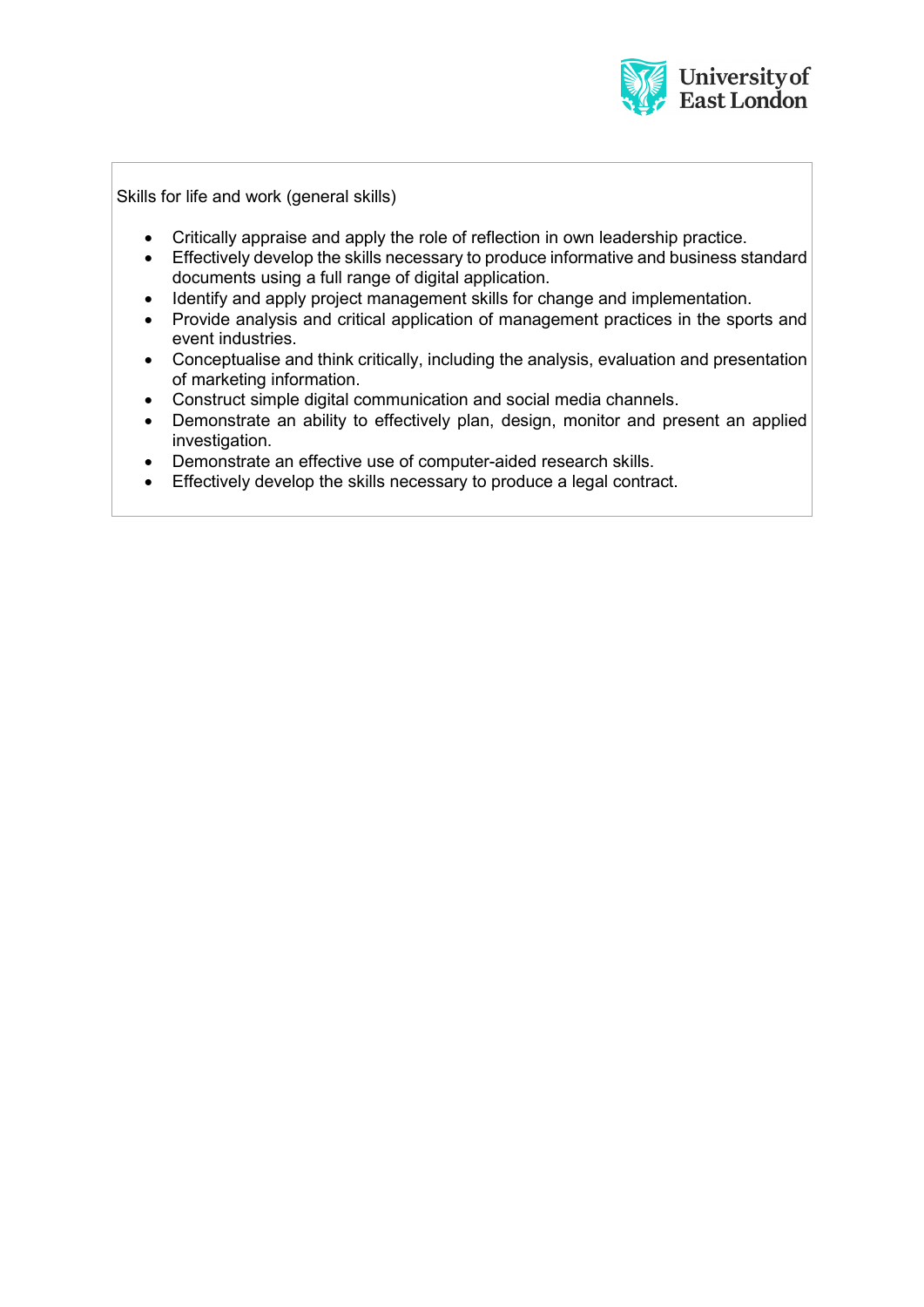

### Learning and Teaching

Being taught in a working international sports environment presents several opportunities for students to reflect on the material covered in lectures, seminars and webinars. A diverse range of learning and teaching approaches are utilised, as appropriate to each module, this ensures the students develop the necessary skills to prepare them for a management role in the international sports industry.

Across the course students benefit from regular contact through lectures, seminars, workshops, tutorials and webinars. Proactive use of the VLE and mobile technologies engages students with the broader knowledge base upon which the course is built. Integration of theory and practice is consistently emphasised to support authentic learning, wherever possible utilising problem-based approaches, live case studies, and client challenges.

The core modules offer the students the opportunity to identify and reflect on their own leadership, develop marketing and communication plans in a global sports context, understand the importance of sustainable practices within sports operations, and utilise financial information to help inform strategic decisions. These provide the students with a strong foundation for employment in an international sporting organisation. Option modules provide flexibility for students to choose an area of interest within international sports management – contemporary issues, law and entrepreneurship, that they may wish to develop further in their research project.

## **For students on Campus:**

The teaching and learning strategy is designed to be interactive and participative. To make the most of the module, all students are expected to prepare for, and engage with, the full range of learning opportunities and resources provided. Lectures are tutor-led and used to guide students through the key concepts. Seminars, discussions and workshops provide the opportunity to explore ideas in more depth and to apply ideas to real life situations through case studies and other activities by means of collaborative learning and discussion.

Progression through the module will also involve guided and independent study by the individual. This will take various forms including, but not restricted to, reading, case-study analysis and reflection. Self-study in areas of special interest to the student will be encouraged.

The assessment strategies aim to enhance student engagement through involvement in informal formative assessments in a seminar/workshop setting, building progressively to summative assessments. Informal feedback on these formative assessments will be provided to students within the seminars and workshops. Formal written feedback on the summative assessments will be provided

## **For Online Students:**

This programme will be delivered via the online UCFB learning platform, where students work through structured lessons with information provided in each session based on the core module content, to introduce key information and concepts. In some cases, this replaces the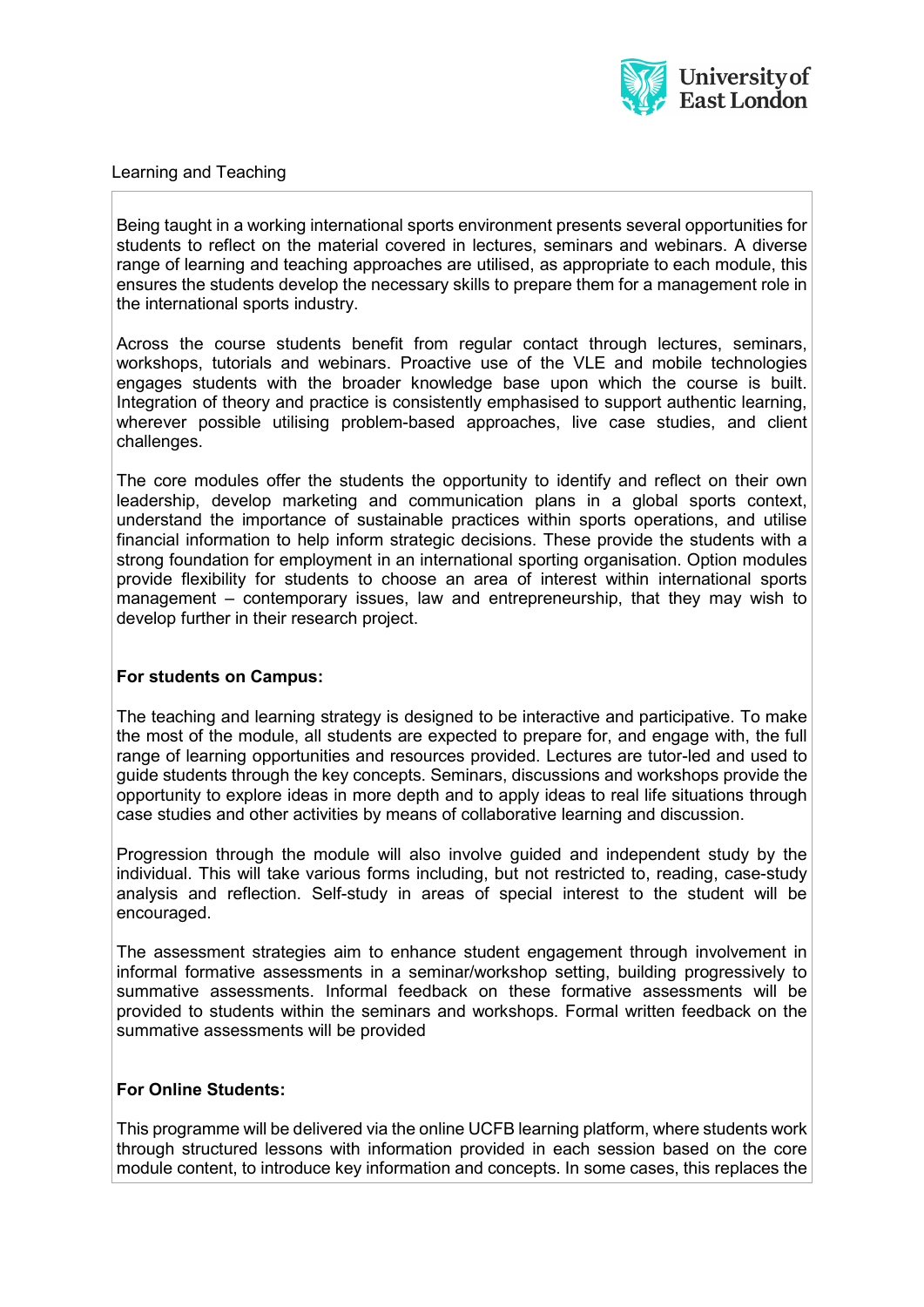

traditional format of a lecture and seminar. Concepts and ideas are then tested via case studies, reflective practice and online forums.

Learning will predominantly occur through online content; however, each module will have several live sessions that will be focused on the clarification and expansion of key concepts. These sessions are playing a key role in providing a platform fostering a community of learning between tutor and students.

Clear links will be made between online learning activities and discussion activities and formative support of the students' assessed work (feed forward) and detailed feedback on work that has been completed will be provided via virtual meetings between the student and tutor.

Students are expected to undertake independent study to enable them to achieve the learning outcomes by completing core and recommended readings, weekly tasks, and relevant research and scholarly activities.

#### Assessment

A range of assessment types are used across the course, as appropriate to each module. Assessment is predominantly continuous, employing items that will include academic essays, reports, presentations, portfolios, assessed seminar discussions. Applied assessment tasks are used as far as possible to enable students to link theory with practice, thereby assessing knowledge and understanding alongside subject-specific skills and key skills.

#### Work or Study Placements

n/a

#### Course Structure

All courses are credit-rated to help you to understand the amount and level of study that is needed.

One credit is equal to 10 hours of directed study time (this includes everything you do e.g. lecture, seminar and private study).

Credits are assigned to one of 5 levels:

- 3 Equivalent in standard to GCE 'A' level and is intended to prepare students for year one of an undergraduate degree course.
- 4 Equivalent in standard to the first year of a full-time undergraduate degree course.
- 5 Equivalent in standard to the second year of a full-time undergraduate degree course.
- 6 Equivalent in standard to the third year of a full-time undergraduate degree course.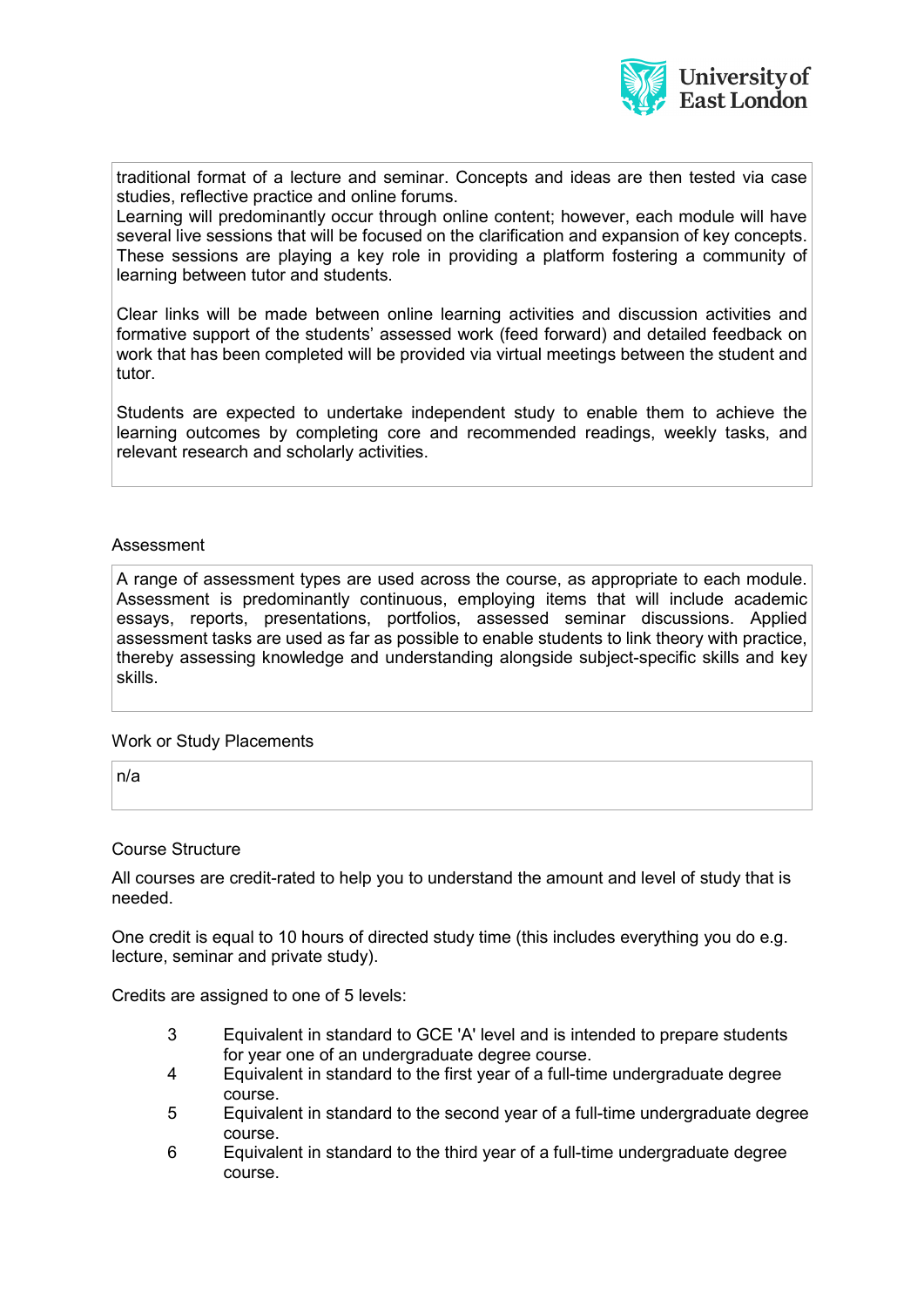

7 Equivalent in standard to a Master's degree.

Courses are made up of modules that are each credit weighted.

The module structure of this course:

| Level          | <b>UEL</b><br><b>Module</b><br>Code | <b>Module Title</b>                                             | <b>Credit</b><br>Weighting | <b>Core/Option</b> | <b>Available</b><br>by<br><b>Distance</b><br>Learning?<br>Y/N |
|----------------|-------------------------------------|-----------------------------------------------------------------|----------------------------|--------------------|---------------------------------------------------------------|
| 7              | <b>UD7012</b>                       | <b>Global Sustainable</b><br><b>Sports Operations</b>           | 30                         | Core               | Y                                                             |
| $\overline{7}$ | <b>UD7013</b>                       | <b>Managing Global</b><br>Strategy                              | 30                         | Core               | Y                                                             |
| $\overline{7}$ | <b>UD7011</b>                       | <b>Global Sports Marketing</b><br>and Digital<br>Communications | 30                         | Core               | Y                                                             |
| $\overline{7}$ | <b>UD7010</b>                       | <b>Global Sports</b><br>Leadership                              | 15                         | Core               | Y                                                             |
| $\overline{7}$ | <b>UD7000</b>                       | <b>Applied Professional</b><br>Project                          | 45                         | Core               | Y                                                             |
| $\overline{7}$ | <b>UD7001</b>                       | Contemporary Issues in<br>Sport (attendance<br>mode)            | 30                         | Optional           | Y                                                             |
| $\overline{7}$ | <b>UD7002</b>                       | Contemporary Issues in<br>Sport (online mode)                   | 30                         | Optional           | Y                                                             |
| $\overline{7}$ | <b>UD7005</b>                       | Entrepreneurship in<br>Sport                                    | 30                         | Optional           | Y                                                             |

*Please note: Optional modules might not run every year, the course team will decide on an annual basis which options will be running, based on student demand and academic factors, in order to create the best learning experience.*

Additional detail about the course module structure:

n/a

A core module for a course is a module which a student must have passed (i.e. been awarded credit) in order to achieve the relevant named award. An optional module for a course is a module selected from a range of modules available on the course.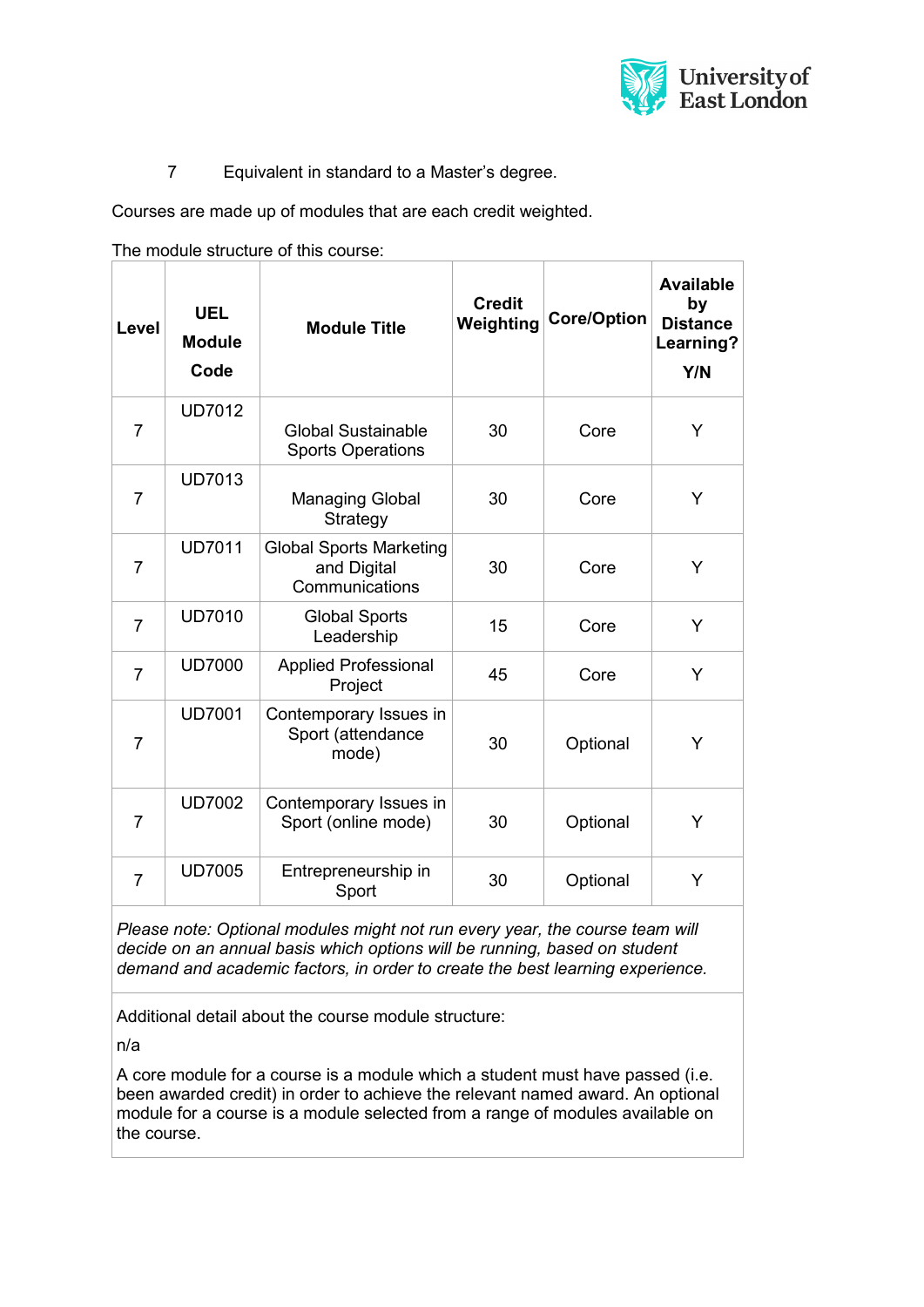

The overall credit-rating of this course is 180 credits. If for some reason you are unable to achieve this credit you may be entitled to an intermediate award, the level of the award will depend on the amount of credit you have accumulated. You can read the University Student Policies and Regulations on the UEL website.

Course Specific Regulations

n/a

Typical Duration

The expected duration of this course is 1 year full-time, 2 years' part-time

### Further Information

More information about this course is available from:

- The UCFB web site (www.ucfb.ac.uk)
- The course handbook
- Course Leader
- Module Leader

All UEL courses are subject to thorough course approval procedures before we allow them to commence. We also constantly monitor, review and enhance our courses by listening to student and employer views and the views of external examiners and advisors.

Additional costs:

• Accommodation and travel (face to face courses) – You are required to attend face to face classes as part of the course. You are responsible for arranging their own accommodation if it is required to support timely access to classes. Costs will be dependent on your choice of accommodation.

• Accommodation and travel (blended courses) – You are required to attend face to face classes to support learning in two modules. The face to face sessions are delivered in two, week-long blocks at one of the GIS campuses (you will identify the most suitable campus at application). You are responsible for arranging your own travel and accommodation to support timely access to classes during the study blocks. Costs will be dependent on your choice of travel and accommodation.

• Technology – You are required to have access to a laptop, desktop computer or mobile device to support learning and assessment. The costs will be dependent on your choices. For online and blended learning students, UCFB Online Hub is compatible with mobile devices, including tablets. However, you will need an internet connection in order to view the content as part of your course. UCFB also has an app which you can download from the app store on iOS and Android so that you can access content on the go. Simply search for 'UCFB Online Hub'.

Kit (coaching courses) – GIS coaching kits (optional) - £100

Stationery equipment – paper and pens are required. Costs will vary dependent on your choice.

• Books, journals and periodicals – books will be available to access in the UCFB and UEL library. If you wish to purchase books they can do so, however this is not a requirement.